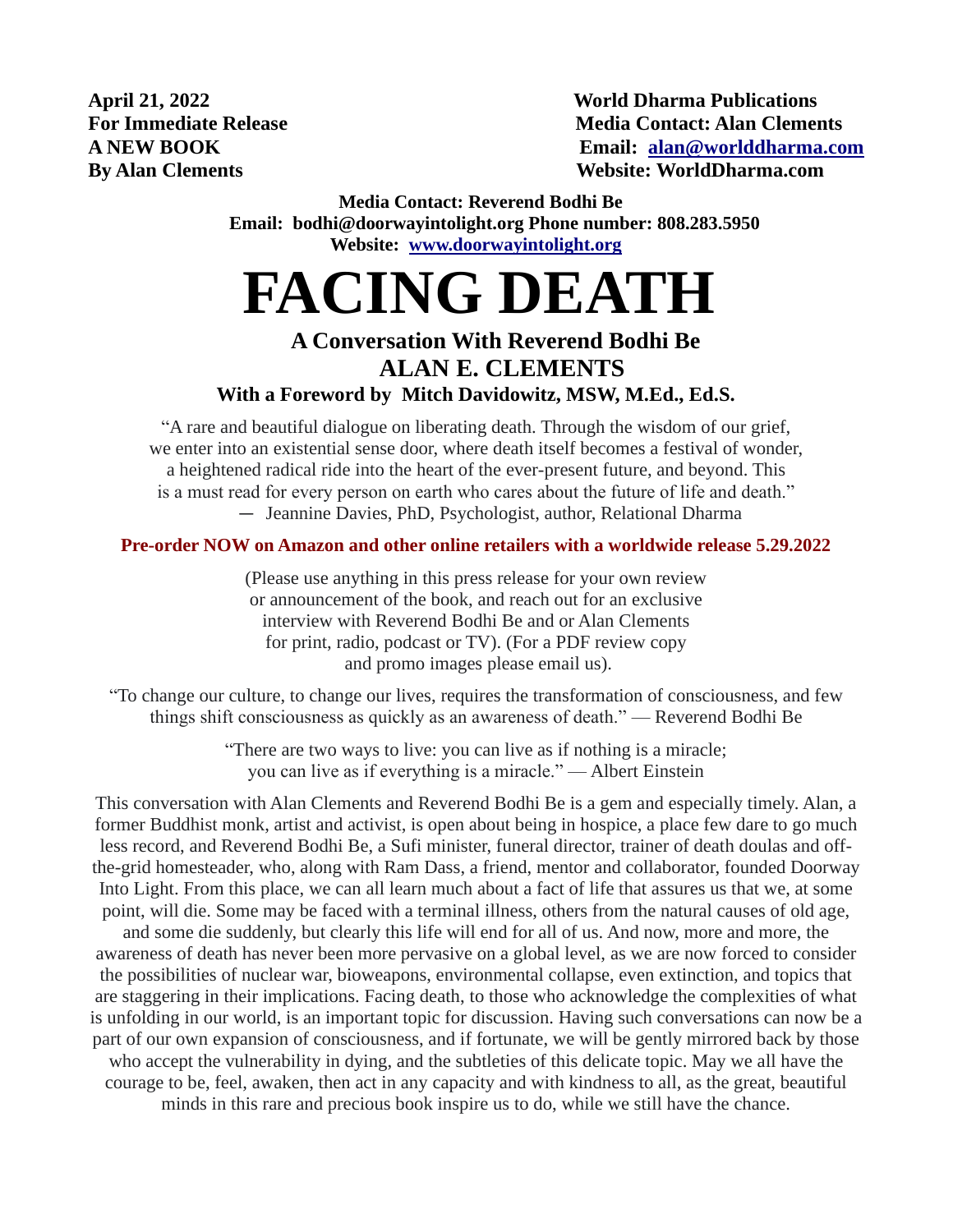#### **Foreword to Facing Death by Mitch Davidowitz, MSW, M.Ed., Ed.S.**

It is a great honor to write the foreword to this rare and precious book, 'Facing Death' for my beloved friend and dear Dharma brother, Alan Clements. I first met Alan forty years ago while I was serving on the staff of the Insight Meditation Society in Massachusetts. At the time he was one of the teachers at the annual three-month retreat, having recently returned from Burma (also known as Myanmar) where he had been living for some years as a Buddhist monk at the Mahasi Sasana Yeiktha Meditation Center, in Yangon. Alan has the unique distinction of having been one of the first Westerners to ordain and train in that ancient (predominantly) Buddhist culture.

Our friendship was both immediate and visceral as I felt the extraordinary presence of Alan's beautiful heart along with his tenacious commitment to truth, compassion and freedom. This was evident in his first book, 'Burma: The Next Killing Fields?' (with a foreword by the Dalai Lama). Alan has gone on to write more than a dozen additional books and films with the same uniquely empowered, nuanced and ethically rooted clarity.

My own work in the area of death, dying and bereavement began with my training as a hospice volunteer in 1978. After my mother died in 1981, I became acutely aware of the lack of understanding around grief and loss. While completing my first postgraduate training in counseling, I published an article with Dr. Robert Myrick titled "Responding to the bereaved: An analysis of 'helping' statements". While serving as the Bereavement Coordinator of a local hospice I developed a program for health care and mental health professionals titled, 'Responding to the Bereaved: Breaking the Myth'. I have presented this training at national and regional conferences around the United States for the past 37 years. In addition to my work as a grief therapist and educator, I utilize my decades-long experience of intensive training in Vipassana (Insight) meditation which began in 1974.

For generations, death has been a taboo topic in our culture. In some families, the name of the deceased could not be mentioned. Unlike other cultures where death is honored and celebrated in the light of day, we have often kept it hidden in the darkest of shadows. Doctors viewed death as a failure. Patients were not told of their terminal diagnosis, while others requested that they not be told. Many adults feel resentful that they were not permitted as children to see a beloved grandparent or parent in the hospital prior to their death, or at the funeral. The ability to integrate a death into one's heart and soul is greatly aided by seeing the body of the deceased. The conspiracy of denial surrounding death has deprived those with terminal illnesses and their families of the opportunity to say goodbye. Dying is an extraordinary time to bring the lights of love and forgiveness to relationships that have been challenging or estranged.

The pandemic has certainly raised our awareness of death as we saw trailers storing bodies that morgues could no longer hold. Death has knocked on many doors in sudden and unexpected ways. In this very powerful book, Alan Clements takes this awareness and amplifies it with profound reflections which awaken our understanding. He brings his own experience of being diagnosed with a lifethreatening heart condition, and the likelihood of dying without an immediate dangerous surgery, to this deep exploration about what truly matters in our own life and death. When Alan asked his dear friend Aung San Suu Kyi (Burma's imprisoned Nobel Peace Prize laureate) "What does your country's 'Revolution of the Spirit' mean?", paraphrasing her answer she replied, "Having the courage to care about things larger than your own self-interest." Alan Clements brings that same treasured commitment to this book as he dialogues about the many seen and unseen deaths on this planet, including the catastrophic realities of climate change and even that of "facing extinction".

Facing Death is both a timely and timeless book (designed to be read in one sitting) that addresses and transcends the questions which focus exclusively on one's own life. As he has done his entire life, Alan seeks a sacred intimacy with a topic that frightens most of us.

To this end, Alan knocks on the door of life and death in a vibrant dialogue with Reverend Bodhi Be, a pioneer in the field of conscious dying and death. He is the Founder of Doorway Into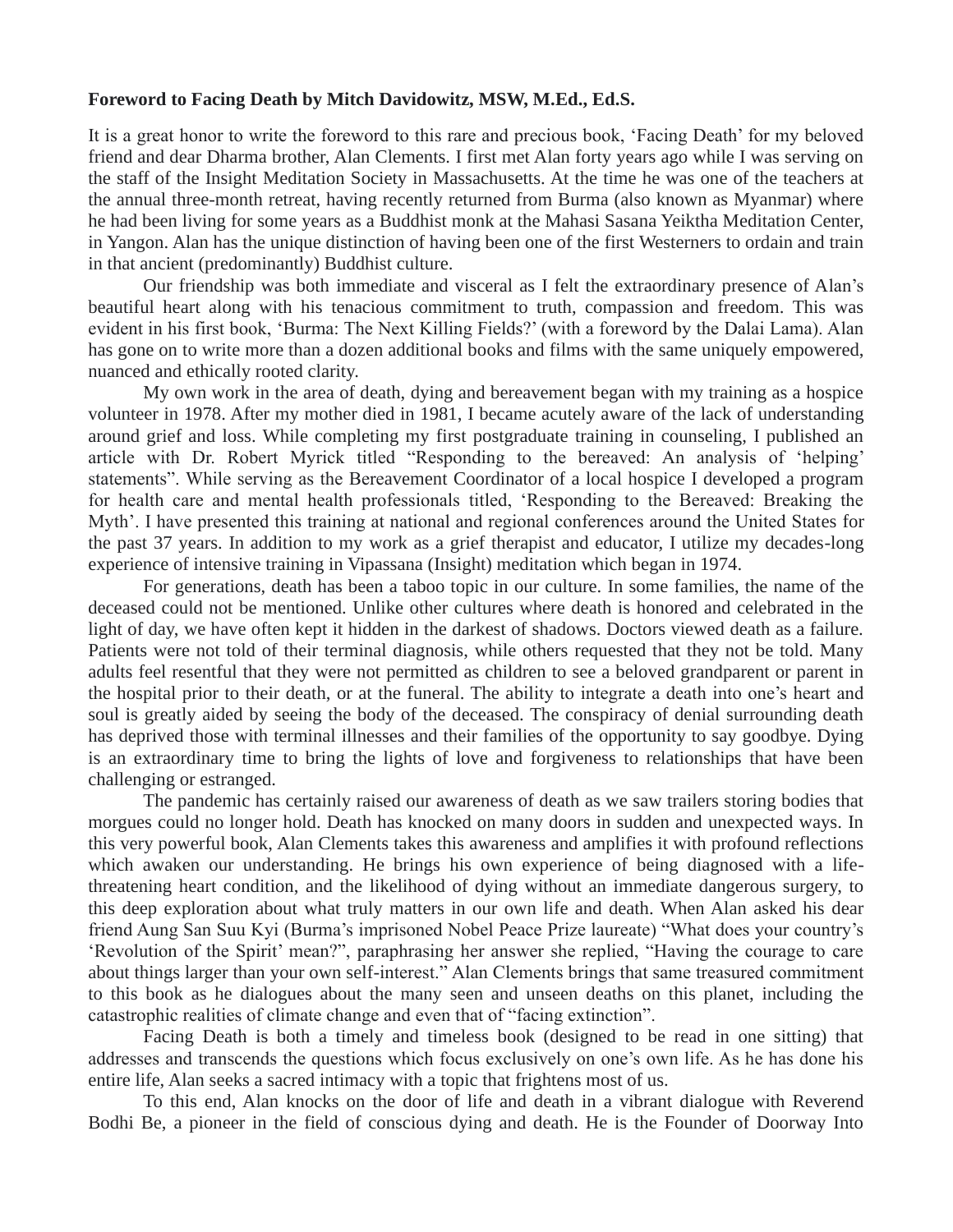Light, a nonprofit educational and charitable organization in Haiku, Hawaii committed to helping others show up for life and death.

I highly recommend this book for anyone who wants to understand this fundamental reality of our lives. It addresses the many threads in the tapestry of a meaningful life and death. It shines light into those dark places that we are often afraid to enter. Alan Clements and Reverend Bodhi Be open a deeply transparent window into our universal struggles with living and dying. Each does this by allowing the raw vulnerability of their hearts to carry the voice of truth in the most illuminating of ways.

#### **Preface to Facing Death by Alan Clements**

Greetings, dear reader. Thank you for being with me at the beginning of this journey and allowing me to offer a short preface to my book, Facing Death: A Conversation with the Reverend Bodhi Be.

Many of you know this already, but for those who don't, about a year ago I was diagnosed with a potentially fatal heart condition. A routine scan, that discovered only a cracked rib, also revealed an acutely enlarged aortic aneurysm, an often-lethal swelling in the largest vessel leaving the heart. I was told in no uncertain terms that it was like a radiator pipe ready to burst, a ticking time bomb on a short fuse, and that death could and likely would come "at any second" if I did not undergo immediate openheart surgery.

I scheduled three surgeries and canceled them all due to the shock and the adjustment, the investigation and conversations, and the tears, inevitably, of facing something so dramatic. I decided to come to Maui, my second sacred spiritual home (after Burma) to enter hospice and apply for the right to take my life.

Hawaii is one of the four states in the U.S. that allows the right to die by your own choice, and through a rigorous process I was granted the pharmaceutical substance necessary, should I make this decision. I called it "the rebirthing elixir," and, here in hospice with this elixir, I took care of all the essentials needed to transition, either through biological discontinuity or the fatality of the heart illness and/or consciously choosing my own exit.

I took care of business. I went to see my beloved daughter, Sahra Bella, in Vancouver. I wrote my will and my Five Wishes. I looked deeply into who would handle my burial and my body. Reverend Bodhi Be, here on the island, at his green funeral organization, Doorway Into Light, with its Death Store, had attracted me. I had known of him, and met him, had respect for him, and he agreed to handle my body and bury it, here on the island, whether I die by natural causes or choose to consciously, mindfully euthanize on my most sacred terms.

I've had this vision now for some months, and the only thing that was left was a heart-to-heart with the man that I entrusted, who bequeathed me with his compassion and good will, to take care of my body and bury it, just up the street, should I die here. I felt pressing questions in perhaps a little sharper detail; "Who are you? Who are we?" I wanted to get to know him.

This book, Facing Death, is perhaps the most sacred conversation I've ever had. It was deliberately designed to be one sitting, to be read in an hour to an hour and a half, to be felt, to be resonated with, to cry along with us. To use the cliché, "No one of us is an island", and we live in a world and time in which death is ever-present, a shadow the limits of which reach into every sphere, known and unknown, more often unacknowledged than acknowledged.

We sit and talk in the context of the Ukrainian/ Russian conflict, and with it the threat of a new world war. Countries are on nuclear alert as a global meltdown unfolds and climate collapse brings with it some of the most biting questions and difficult answers. Even as we speak, multiple extinctions go on in multiple universes and multiple galaxies. Inbuilt into the system, to state the unthinkably obvious, is death.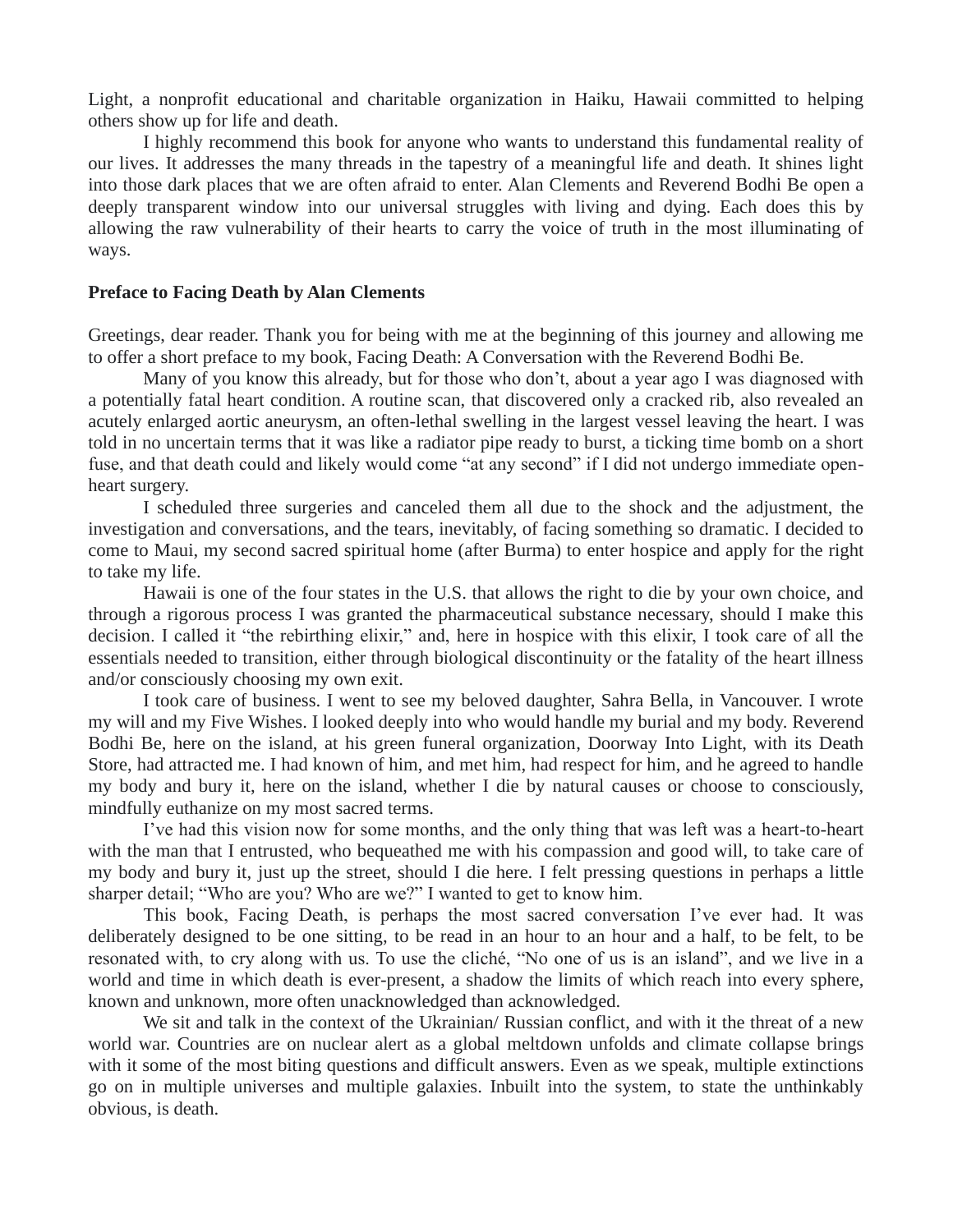Within it, we each have our religion, our prayer, our miracle, our hope, our mindfulness, our Dharma. This sacred conversation is meant to illuminate, in the humblest way, this epic archetypal issue of life and death. What does it mean to mindfully, consciously inhabit the inevitable? As Bodhi Be says, "We all know we're going to die but we don't know when." It's inbuilt into the system.

This book is part prayer, part scream, part hymn, part meditation; a sonnet, a love song to God, to each of us. It's not meant to teach anything except to inspire our own humble, vulnerable, authentic, dignified way to face the inevitable. So, may I invite you to enter this portal with us, this conversation, an existential human conversation of the heart. I hope there's something beautiful in it for you, as there was for me, and I know the Reverend Bodhi Be.

#### **About Reverend Bodhi Be**

"The Death Store is going to respect our new culture where we can bring death out of the shadows, and Bodhi is our leader. Every time you think of dying, think of this store." R AM DASS (at The Death Store Grand Opening on Maui October 2012)

Reverend Bodhi Be 'Warrior of the heart, protector of the sacred'.

Reverend Bodhi Be is an ordained interfaith minister and teacher in the Sufi lineage of Samuel Lewis and Hazrat Inayat Khan. He is the founder and executive director of Doorway Into Light, a nonprofit organization on Maui, which provides conscious and compassionate care for the dying, their families, the grieving, those who work in these fields and all those 'who may die one day' and has been offering community presentations and trainings since 2006 in the fields of awakened living and dying, and the care of the dying.

Since 2012, Doorway Into Light has been operating Hawaii's only nonprofit certified green funeral home. It also operates a storefront on Maui, 'The Death Store', an educational resource center and store providing education, support and counsel on a donation basis.

A Maui resident for 45 years, he and his wife have raised 5 children and are now helping to raise 3 grandchildren. An organic, off-the-grid homesteader in Hawaii for 26 years, he grows tropical fruit with his wife, children and grandchildren.

Bodhi is a funeral director providing before and after-death care; an end-of-life and bereavement counselor and educator; a hospice volunteer; a teacher and trainer of death doulas; a speaker and workshop leader; and a ceremonial guide. He hosts a weekly streaming radio show, 'Death Tracks', on a Maui station and on the web.

Bodhi guides memorials and funerals and leads grief rituals. He has facilitated grief support groups for teenagers at a local high school. He has trained hundreds of doctors, nurses, hospice staff, social workers, ministers, chaplains, therapists, artists and lay people in the spiritual, psychological, emotional and logistical care of the dying and the care of the dead, and for 4 years has taken dozens through a certification program to be death doulas. Bodhi has written a column called 'Ask the Death Professor' for a local Maui magazine. He is a public notary, a coffin maker and a Reiki practitioner.

Bodhi and his wife Leilah have been leading spiritual retreats in Hawaii and around the world since 2007.

Bodhi is currently teaching courses through the Esalen Institute Healing Arts program in Big Sur. The 6-week course, 'We're All Gonna Die' encompasses: Cultivating a healthy relationship with our own approaching death, doing the work of preparing for death, learning skills for caring for a dying person(s) and for showing up for what's dying in the world.

For many years Bodhi collaborated with Ram Dass, a neighbor, mentor and friend, who served on Doorway Into Light's Board of Directors.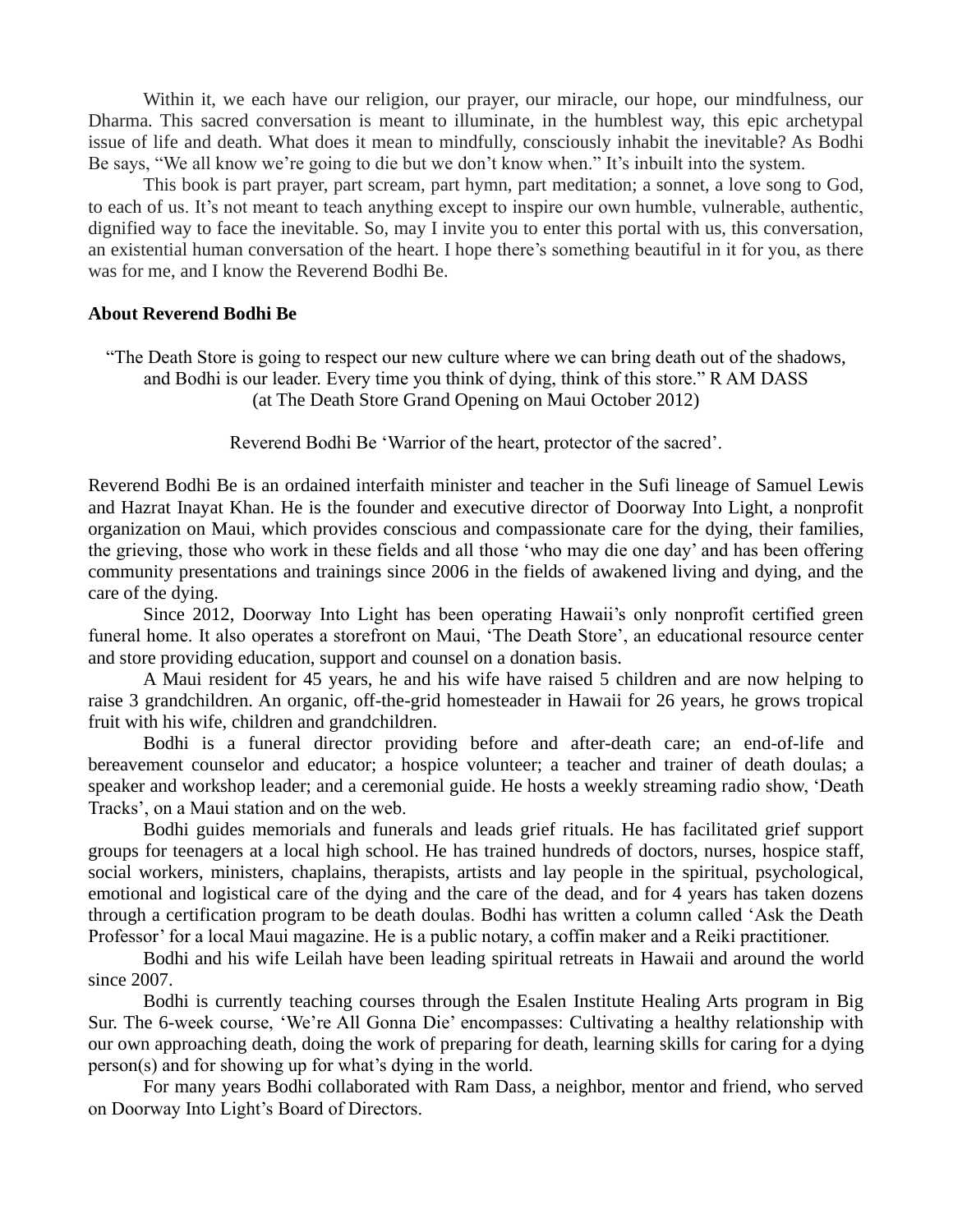Bodhi is continuing the work Ram Dass helped birth in the fields of conscious dying in America. Doorway Into Light is currently raising funds to develop a new model of land stewardship that includes a natural green burial ground, sanctuary, park, ceremony hall and community gathering place.

#### **About Alan Clements**

After dropping out of the University of Virginia in his second year, despite his scholarship, Bostonborn Alan Clements went overland to India and the East, to become one of the first Westerners to ordain as a Buddhist monk in Myanmar (formerly known as Burma). He lived at the Mahasi Sasana Yeiktha (MSY) Mindfulness Meditation Centre for nearly four years, training in the practice and teaching of Satipatthana Vipassana (Insight) meditation and Buddhist psychology (Abhidhamma), under the guidance of his preceptor the Venerable Mahasi Sayadaw and his successor, Venerable Sayadaw U Pandita.

In 1984, forced by the dictator Ne Win to leave the country with no reason given, Clements returned to the West and, through invitation, lectured widely on 'The Wisdom of Mindfulness' and led mindfulness-based meditation retreats and trainings throughout the US, Australia, and Canada, including assisting at a three-month Mindfulness Teacher Training with the Venerable Sayadaw U Pandita at the Insight Meditation Society (IMS), in Massachusetts.

In 1988, Alan integrated into his Buddhist training an awareness that included universal human rights, social injustice, environmental sanity, political activism, the study of propaganda and mind control in both democratic and totalitarian societies, and the preciousness of everyday freedom. His efforts working on behalf of oppressed peoples led Jack Healey, a former director of Amnesty International, to call Alan "one of the most important and compelling voices of our times."

As an investigative journalist Alan has lived in some of the most highly volatile areas of the world. In the jungles of Burma, in 1990, he was one of the first eyewitnesses to document the mass murder and oppression of ethnic minorities by Burma's military dictatorship, which resulted in his first book, 'Burma: The Next Killing Fields?' (Graced with a foreword by His Holiness the Dalai Lama).

Shortly thereafter, Alan was invited to the former Yugoslavia by Marcia Jacobs, a senior officer for the United Nations, where, based in Zagreb during the final year of the war, he wrote the film 'Burning' (for Chartoff Productions) while consulting with NGOs and the United Nations on 'The vital role of consciousness in understanding human rights, freedom, and peace'.

In 1995 a French publisher asked Alan to attempt re-entering Burma with the purpose of meeting Aung San Suu Kyi, the leader of her country's pro-democracy movement and 1991 recipient of the Nobel Peace Prize. He met with Aung San Suu Kyi, who had just been released from six years of incarceration, and invited her to share her country's courageous story with the world, together recording and illuminating the philosophical and spiritual underpinnings of Burma's nonviolent struggle for freedom, known as a 'Revolution of the Spirit'.

The transcripts of their five months of conversations were smuggled out of the country and became the book 'The Voice of Hope'. Translated into numerous languages, 'The Voice of Hope' offered insight into totalitarianism, mind control, freedom and nonviolent revolution. A London Observer reviewer stated: "Clements is the perfect interlocutor…Whatever the future of Burma, a possible future for politics itself is illuminated by these conversations."

Clements also co-authored (with the New York Times bestselling author Leslie Kean and a contributing photographer) 'Burma's Revolution of the Spirit', Aperture, NY, a large format photographic tribute to Burma's nonviolent struggle for democracy, again with a foreword by the Dalai Lama and essays by eight Nobel Peace laureates. In addition, Clements was the script revisionist and principal adviser for Beyond Rangoon (Castle Rock Entertainment), a feature film depicting Burma's struggle for freedom, directed by John Boorman.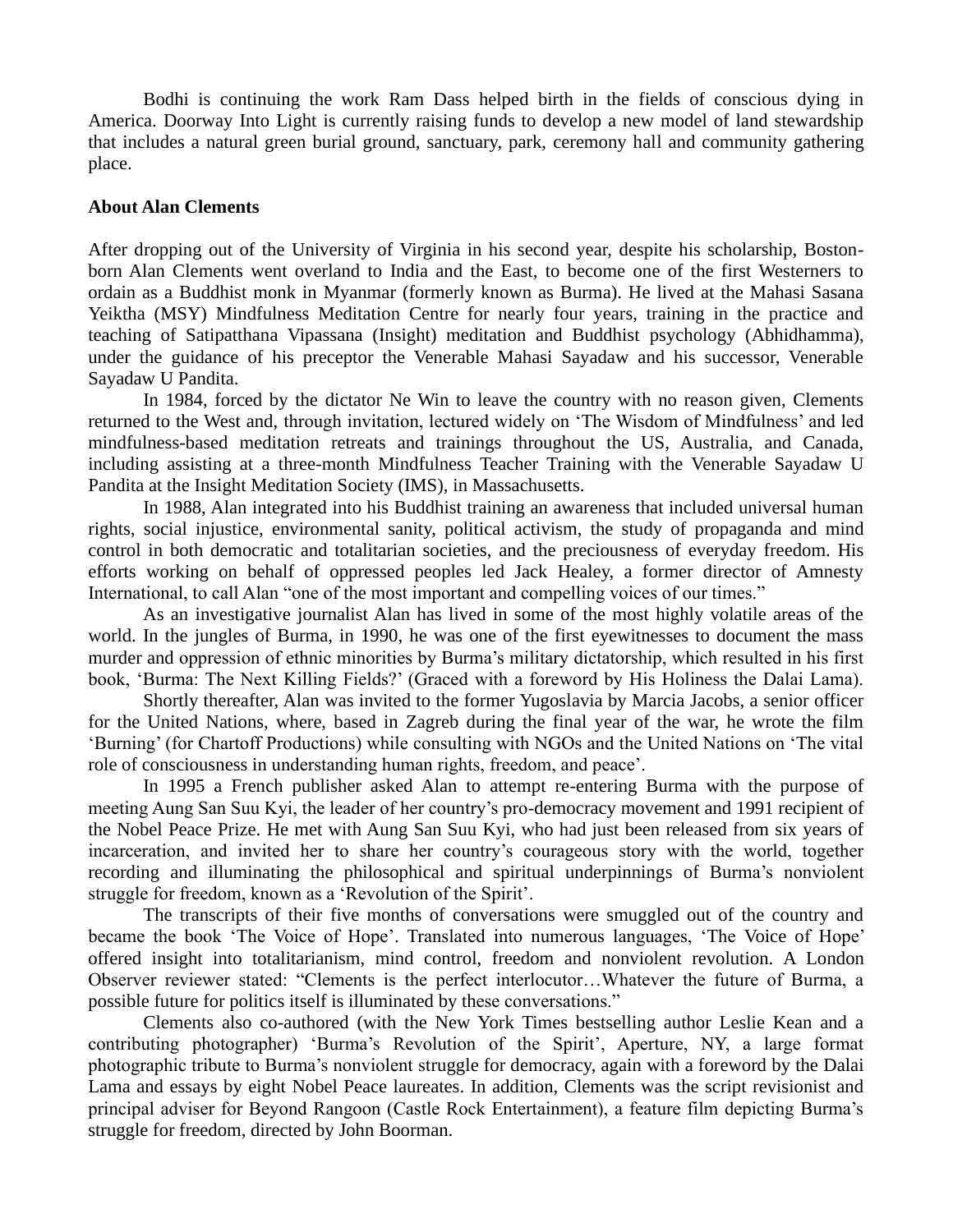In 1999 Alan founded World Dharma, a nonsectarian organization of self-styled seekers, artists, rebels, writers, scholars, journalists, and activists dedicated to a trans-religious, independent approach to personal and planetary transformation (through the integration of global human rights, meditation, and the experiential study of consciousness) with a life of expression through the arts, media, activism and service.

In 2002 Alan wrote 'Instinct for Freedom — Finding Liberation Through Living' (New World Library and World Dharma Publications), a memoir about his years in Burma which chronicles his pursuit of truth and freedom while illuminating the framework of the World Dharma vision that also forms the basis for the newly released ten-hour, 37-chapter video book, 'A Guide to the Practice of World Dharma — the Dharma Art of Mindful Intelligence, that of Finding Liberation Through Living'. The World Dharma Video Book is offered through Vimeo On Demand and through the World Dharma Online Institute (WDOI) that he co-founded with his colleague, Dr Jeannine Davies.

'Instinct for Freedom' was nominated for the Best Spiritual Teaching/Memoir by the National Spiritual Booksellers Association in 2003 and has been translated into numerous languages.

Alan's most recent books include: 'Wisdom for the World — The Requisites of Reconciliation: Alan Clements in Conversation with Venerable Sayadaw U Pandita of Burma'; 'Burma's Voices of Freedom: An Ongoing Struggle for Democracy' (a four volume set of books co-authored with Fergus Harlow); a spoken word album on SoundCloud titled 'Freedom: Acts of Conscience, with music by Intext; 'Extinction X-Rated — An Auto-fictional Dark Satire On Good and Evil'; and 'A Future to Believe In — 108 Reflections on the Art and Activism of Freedom', inspired by and dedicated to his daughter Sahra Bella. The latter work has received distinguished praise from numerous leaders and activists, including Dr Helen Caldicott, Joanna Macy, Dr Vandana Shiva, Bill McKibben, Paul Hawken, and Derrick Jensen (environmental poet laureate) who wrote:

"This culture is killing the planet. If we are to have any future at all, we must unlearn everything the culture has taught us and begin to listen to the planet, to listen to life — the core intelligence of nature and the human heart. This book not only helps us with the unlearning process — the greatest challenge humankind has ever faced — it provides the essential wisdom, the spiritual intelligence, to open ourselves to finally start to hear."

In addition, Alan has presented to such organizations as Mikhail Gorbachev's State of The World Forum, The Soros Foundation, United Nations Association of San Francisco, the universities of California, Toronto, Sydney, and many others, including a keynote address at the John Ford Theater for Amnesty International's 30th year anniversary. Alan was also a presenter at the Touche Global Consciousness Conference 2019 in Bali.

Alan has been interviewed for Time and Newsweek magazines, CBC TV Canada, ABC Australia, the New York Times, Sydney Morning Herald, Radio Free Asia, Democracy Now, Talk to America, Mother Jones, Yoga Journal, The Village Voice, and scores of other print, radio and television media throughout the world.

In conjunction with the BSNO at the Mahasi Sasana Yeiktha, Yangon, Myanmar, along with their Senior Nayaka Sayadaws Alan, along with his colleagues at the Buddha Sasana Foundation of America/Canada, Dr Ingrid Jordt and Dr Jeannine Davies, conduct an annual Ten Day International Wisdom of Mindfulness Meditation Retreat for English speaking participants at Mahasi Sasana Yeiktha Yangon (MSY), Myanmar.

For more information, visit: AlanClements.com or WorldDharma.com

To be released soon (2022): Additional books by Alan Tonight I Met A Deva, An Angel of Love, a children's' book endorsed by the Dalai Lama, 2022